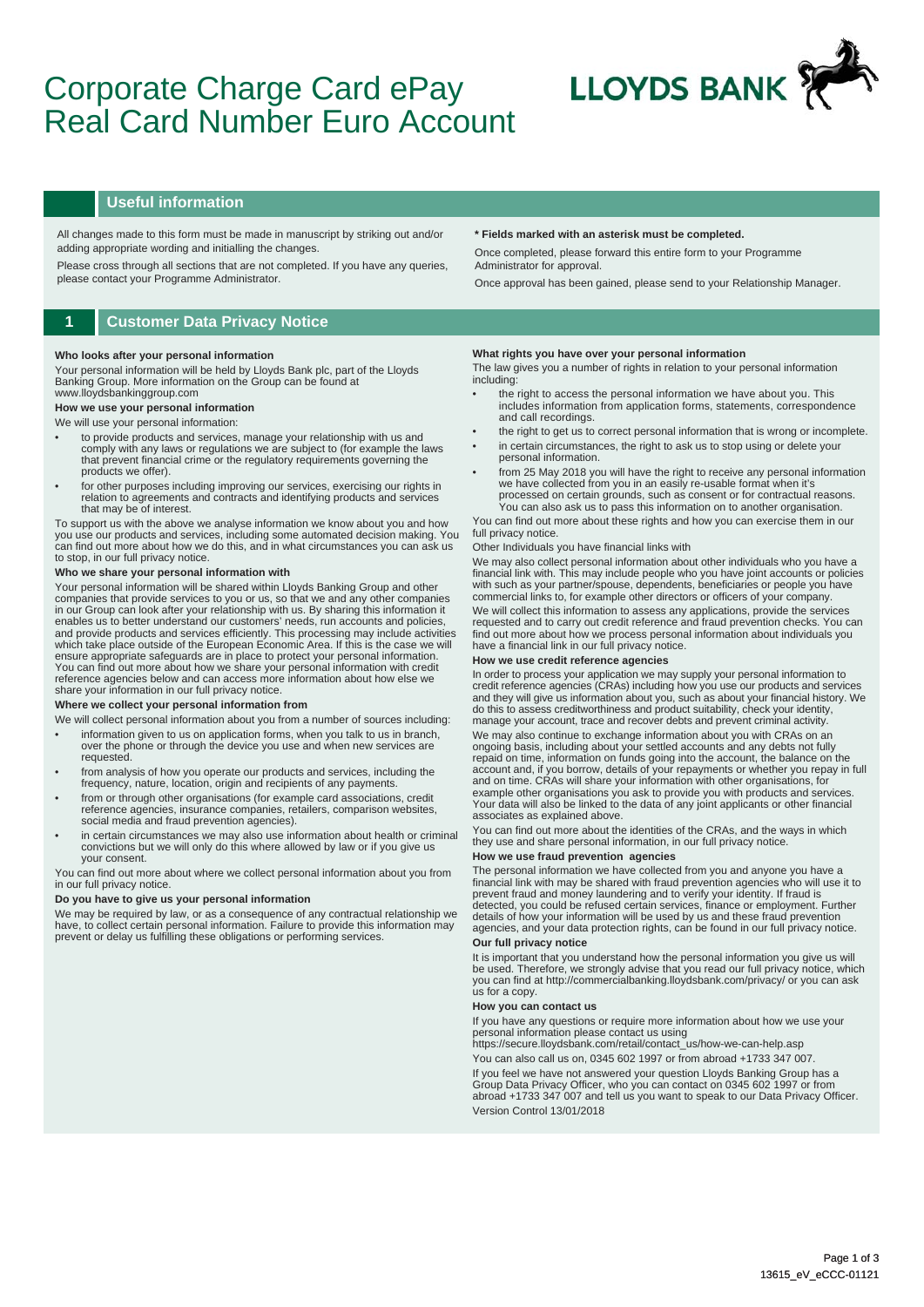| $\overline{2}$                                                                                                                                                                                                                                                                                                                                                           | Details of cardholder for Real Card Number                                         |                                                                                                                                                               |
|--------------------------------------------------------------------------------------------------------------------------------------------------------------------------------------------------------------------------------------------------------------------------------------------------------------------------------------------------------------------------|------------------------------------------------------------------------------------|---------------------------------------------------------------------------------------------------------------------------------------------------------------|
| 2.1                                                                                                                                                                                                                                                                                                                                                                      | <b>Cardholder details</b>                                                          |                                                                                                                                                               |
| Business name on account*                                                                                                                                                                                                                                                                                                                                                |                                                                                    | Address for correspondence*                                                                                                                                   |
|                                                                                                                                                                                                                                                                                                                                                                          |                                                                                    |                                                                                                                                                               |
| Company number                                                                                                                                                                                                                                                                                                                                                           |                                                                                    |                                                                                                                                                               |
|                                                                                                                                                                                                                                                                                                                                                                          |                                                                                    |                                                                                                                                                               |
| Title * Mr                                                                                                                                                                                                                                                                                                                                                               | <b>Mrs</b><br><b>Miss</b><br>Ms<br>Other (please specify)                          | Postcode                                                                                                                                                      |
|                                                                                                                                                                                                                                                                                                                                                                          |                                                                                    | Contact numbers and area dialling codes*                                                                                                                      |
| Your full name*                                                                                                                                                                                                                                                                                                                                                          |                                                                                    | Telephone                                                                                                                                                     |
|                                                                                                                                                                                                                                                                                                                                                                          |                                                                                    | Mobile*                                                                                                                                                       |
| Card alias name (funding account) to flow into OCMS via embosser line 1 *<br>A real card number account can be referred to as either your funding account or card alias.<br>Please enter the name of the new real card number account. This name should be unique. Please<br>be aware that only alphanumeric characters can be used. This will feed into your OCMS tools |                                                                                    | This mobile number is used for some online transactions and CCIS activities.                                                                                  |
|                                                                                                                                                                                                                                                                                                                                                                          |                                                                                    | E-mail address (if you have one)                                                                                                                              |
|                                                                                                                                                                                                                                                                                                                                                                          |                                                                                    |                                                                                                                                                               |
| Card alias name (funding account) *                                                                                                                                                                                                                                                                                                                                      |                                                                                    |                                                                                                                                                               |
| Please enter your card alias name in this box to represent the funding account. This will be<br>stored on your account.                                                                                                                                                                                                                                                  |                                                                                    |                                                                                                                                                               |
|                                                                                                                                                                                                                                                                                                                                                                          |                                                                                    |                                                                                                                                                               |
|                                                                                                                                                                                                                                                                                                                                                                          | Your date of birth *                                                               |                                                                                                                                                               |
| $D[D]/ M M / Y Y Y Y$                                                                                                                                                                                                                                                                                                                                                    |                                                                                    |                                                                                                                                                               |
| Nationality                                                                                                                                                                                                                                                                                                                                                              |                                                                                    |                                                                                                                                                               |
|                                                                                                                                                                                                                                                                                                                                                                          |                                                                                    |                                                                                                                                                               |
|                                                                                                                                                                                                                                                                                                                                                                          | Password (maximum 15 characters) *                                                 |                                                                                                                                                               |
|                                                                                                                                                                                                                                                                                                                                                                          |                                                                                    |                                                                                                                                                               |
| direct debit                                                                                                                                                                                                                                                                                                                                                             | Please note: Your business will settle your monthly statement automatically by     |                                                                                                                                                               |
| $\mathbf{3}$                                                                                                                                                                                                                                                                                                                                                             | <b>Programme Administrator approval</b>                                            |                                                                                                                                                               |
|                                                                                                                                                                                                                                                                                                                                                                          | This section must be completed and authorised by the Programme Administrator.      | <b>Financial limits</b>                                                                                                                                       |
|                                                                                                                                                                                                                                                                                                                                                                          | Programme number (if known)                                                        | Monthly credit limit $(\epsilon)^*$                                                                                                                           |
|                                                                                                                                                                                                                                                                                                                                                                          |                                                                                    |                                                                                                                                                               |
|                                                                                                                                                                                                                                                                                                                                                                          | Programme Administrator's title:                                                   | To Lloyds Bank plc, I request you to issue a card to the proposed Cardholder<br>named in this Corporate Charge Card ePay, subject to the Terms and Conditions |
| Mr                                                                                                                                                                                                                                                                                                                                                                       | <b>Mrs</b><br>Miss Ms<br>Other title                                               | agreed between us and subject to the specified limits.                                                                                                        |
|                                                                                                                                                                                                                                                                                                                                                                          | $\curvearrowright \hspace{0.1cm} \curvearrowright \hspace{0.1cm} \curvearrowright$ | Programme Administrator's signature *                                                                                                                         |
| Programme Administrator's full name *                                                                                                                                                                                                                                                                                                                                    |                                                                                    |                                                                                                                                                               |
|                                                                                                                                                                                                                                                                                                                                                                          |                                                                                    |                                                                                                                                                               |
|                                                                                                                                                                                                                                                                                                                                                                          | Programme Administrator's address*                                                 | Date $D D / M M / Y Y Y$                                                                                                                                      |
|                                                                                                                                                                                                                                                                                                                                                                          |                                                                                    |                                                                                                                                                               |
|                                                                                                                                                                                                                                                                                                                                                                          |                                                                                    |                                                                                                                                                               |
|                                                                                                                                                                                                                                                                                                                                                                          |                                                                                    |                                                                                                                                                               |
|                                                                                                                                                                                                                                                                                                                                                                          | Postcode                                                                           |                                                                                                                                                               |
| 4                                                                                                                                                                                                                                                                                                                                                                        | <b>Next steps</b>                                                                  |                                                                                                                                                               |

Send completed form to **Commercial Card Services, 120 Caldecotte Lake Drive, Caldecotte, Milton Keynes, MK9 1EB**